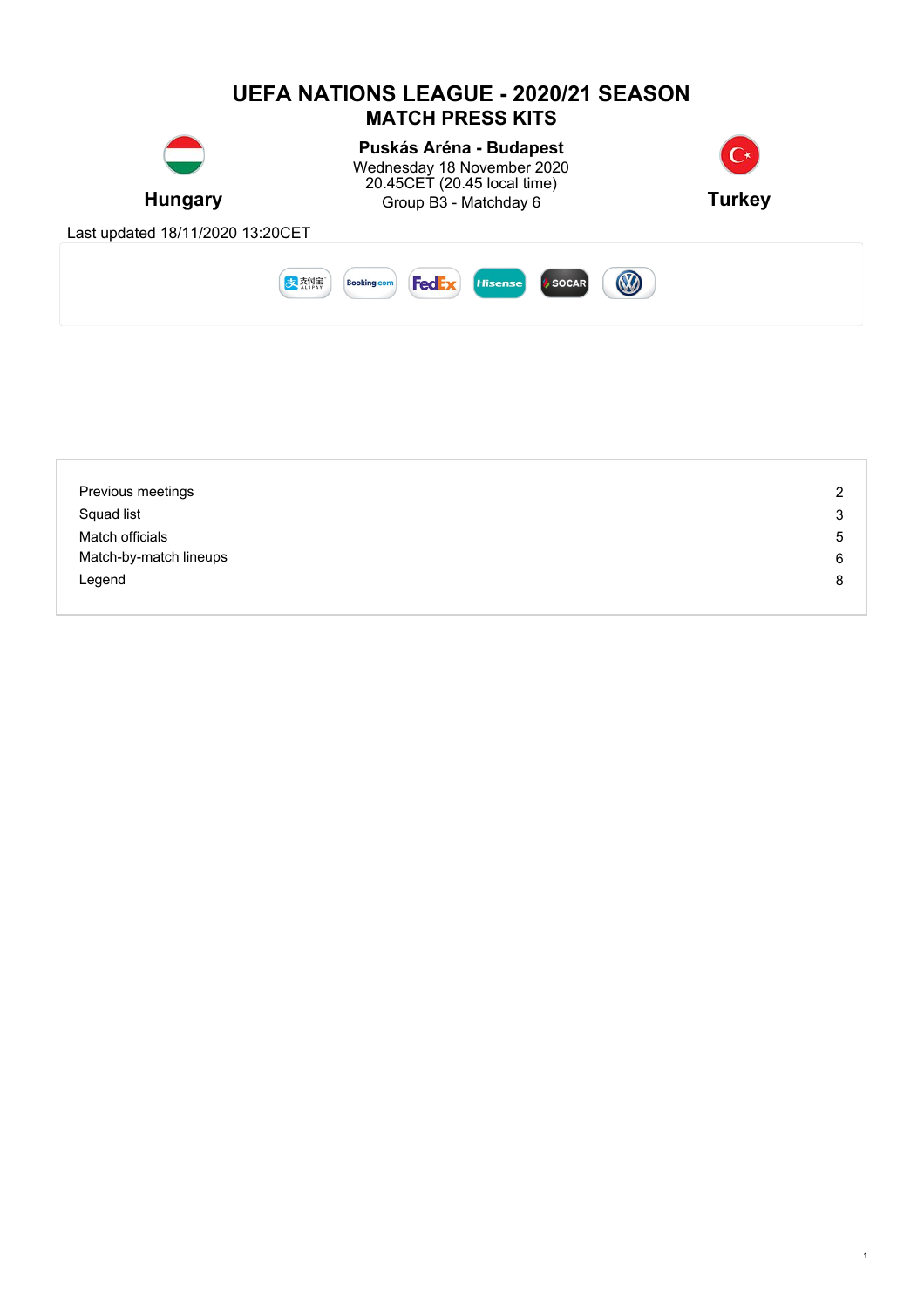# **Previous meetings**

# **Head to Head**

# **UEFA Nations League**

| <b>Date</b> | <b>Stage</b><br>reached | <b>Match</b>              | Result | Venue             | Goalscorers   |
|-------------|-------------------------|---------------------------|--------|-------------------|---------------|
| 03/09/2020  | GS-F<br>___             | <b>Hungary</b><br>urkey - |        | <b>.</b><br>Sivas | Szoboszlai 80 |

# **FIFA World Cup**

| <b>Date</b> | <b>Stage</b> | reached Match                              | <b>Result</b> | <b>Venue</b>    | <b>Goalscorers</b>                                       |
|-------------|--------------|--------------------------------------------|---------------|-----------------|----------------------------------------------------------|
|             |              | 26/03/2013 QR (GS) Turkey - Hungary        | $1 - 1$       | Istanbul        | Burak Yılmaz 63;<br>Böde 71                              |
|             |              | 16/10/2012 QR (GS) <b>Hungary</b> - Turkey | $3 - 1$       | <b>Budapest</b> | Koman 31, Szalai 50,<br>Gera 58 (P); Mevlüt<br>Erdinç 22 |

# **UEFA EURO 2008**

| <b>Date</b> | <b>Stage</b><br>reached | <b>Match</b>                        | <b>Result</b> | Venue           | <b>Goalscorers</b>                                           |
|-------------|-------------------------|-------------------------------------|---------------|-----------------|--------------------------------------------------------------|
|             |                         | 12/09/2007 QR (GS) Turkey - Hungary | $3 - 0$       | Istanbul        | Gökhan Ünal 68,<br>Mehmet Aurélio 72,<br>Halil Altıntop 90+3 |
|             |                         | 07/10/2006 QR (GS) Hungary - Turkey | O-1           | <b>Budapest</b> | Tuncay Şanlı 39                                              |

# **EURO '96**

| <b>Date</b>        | <b>Stage</b><br>reached | <b>Match</b>                        | <b>Result</b> | Venue           | <b>Goalscorers</b>                                     |
|--------------------|-------------------------|-------------------------------------|---------------|-----------------|--------------------------------------------------------|
| 06/09/1995 PR (GS) |                         | <b>Turkey - Hungary</b>             | $2 - 0$       | Istanbul        | Hakan Şükür 9, 31                                      |
|                    |                         | 07/09/1994 PR (GS) Hungary - Turkey | $2 - 2$       | <b>Budapest</b> | Kiprich 4, Halmai 45;<br>Hakan Şükür 66,<br>Korkmaz 70 |

|              |      | Qualifying | <b>Final</b><br>tournament | <b>Total</b>                                                                                                                  |  |  |
|--------------|------|------------|----------------------------|-------------------------------------------------------------------------------------------------------------------------------|--|--|
|              | Home | Away       |                            |                                                                                                                               |  |  |
|              |      |            |                            | Pid W D L Pid W D L Pid W D L Pid W D L GF GA                                                                                 |  |  |
| <b>Total</b> |      |            |                            |                                                                                                                               |  |  |
| Hungary      |      |            |                            | $3   1   1   1   3   0   1   2   1   1   0   0   14   7   2   5   27   18  $                                                  |  |  |
| Turkey       |      |            |                            | $3 \mid 2 \mid 1 \mid 0 \mid 3 \mid 1 \mid 1 \mid 1 \mid 1 \mid 0 \mid 0 \mid 1 \mid 14 \mid 5 \mid 2 \mid 7 \mid 18 \mid 27$ |  |  |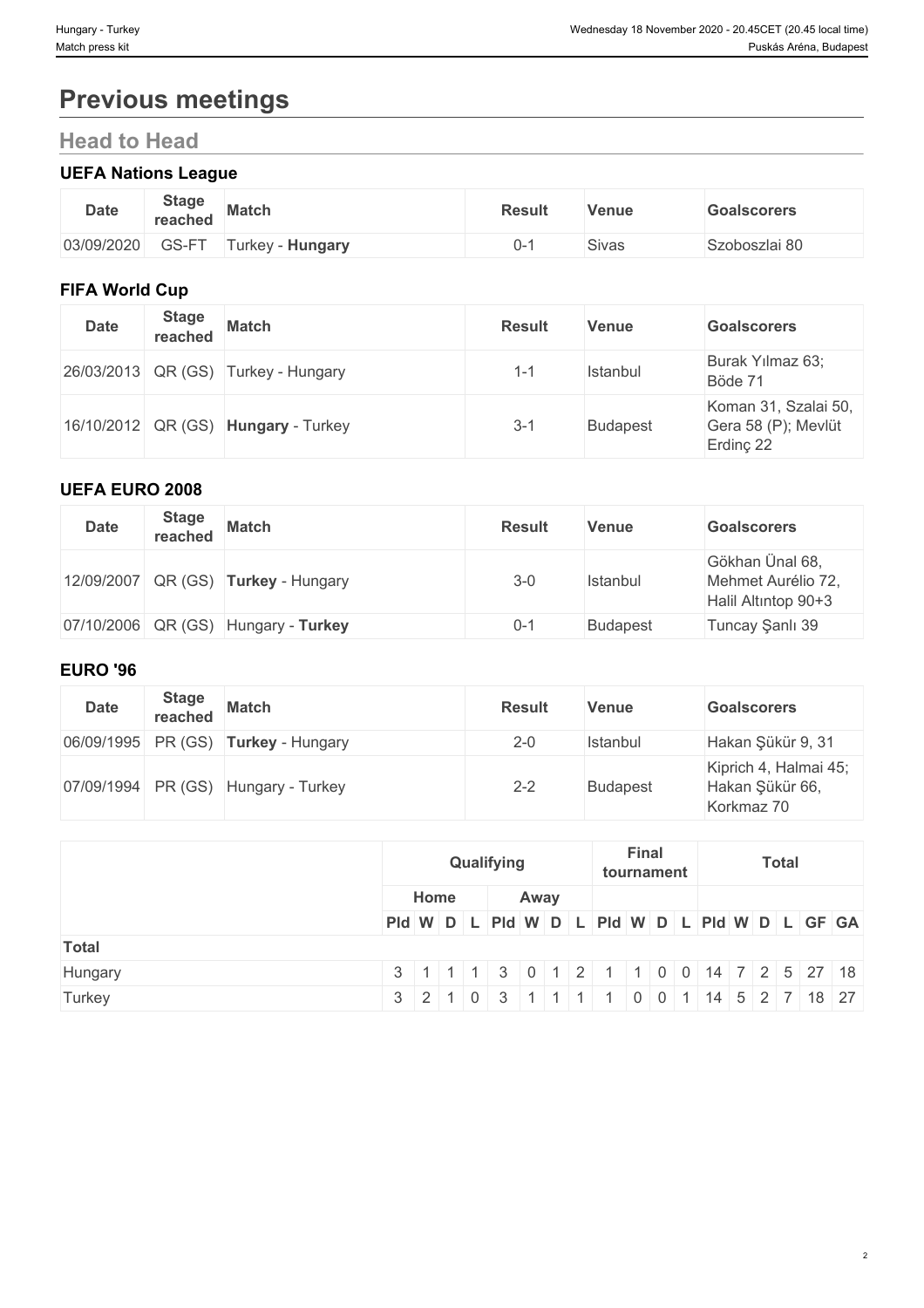# **Squad list**

# **Hungary**

|              |                      |               |     |                     |                          | League phase              |                     |  |
|--------------|----------------------|---------------|-----|---------------------|--------------------------|---------------------------|---------------------|--|
|              | No. Player           | <b>DoB</b>    | Age | Club                | D                        | <b>Pld Gls</b>            |                     |  |
|              | <b>Goalkeepers</b>   |               |     |                     |                          |                           |                     |  |
|              | Péter Gulácsi        | 06/05/1990 30 |     | Leipzig             | $\overline{\phantom{a}}$ | 3                         | $\mathbf 0$         |  |
|              | 12 Dénes Dibusz      | 16/11/1990    | 30  | Ferencváros         | $\equiv$                 | $\overline{2}$            | $\mathbf 0$         |  |
|              | 22 Lajos Hegedüs     | 19/12/1987 32 |     | Paks                | $\bar{a}$                | $\overline{0}$            | $\overline{0}$      |  |
|              | <b>Defenders</b>     |               |     |                     |                          |                           |                     |  |
|              | 2 Ádám Lang          | 17/01/1993 27 |     | Omonoia             | $\overline{\phantom{a}}$ | 4                         | $\mathbf 0$         |  |
|              | 3 Szilveszter Hangya | 02/01/1994    | 26  | Fehérvár            | $\overline{\phantom{a}}$ | $\overline{2}$            | $\mathbf 0$         |  |
|              | 4 Attila Szalai      | 20/01/1998    | 22  | Apollon             | $\overline{\phantom{a}}$ | $\overline{4}$            | $\mathbf 0$         |  |
|              | 5 Attila Fiola       | 17/02/1990    | 30  | Fehérvár            | $\equiv$                 | $\overline{2}$            | $\mathbf 0$         |  |
| 6            | Ákos Kecskés         | 04/01/1996    | 24  | Lugano              | $\overline{\phantom{a}}$ | $\mathbf{1}$              | $\mathbf 0$         |  |
|              | 7 Loïc Négo          | 15/01/1991    | 29  | Fehérvár            | $\omega$                 | $\mathbf{1}$              | $\mathbf 0$         |  |
|              | 15 Endre Botka       | 25/08/1994    | 26  | Ferencváros         |                          | $\ensuremath{\mathsf{3}}$ | $\mathbf 0$         |  |
|              | 21 Barnabás Bese     | 06/05/1994 26 |     | Leuven              |                          | $\mathfrak{S}$            | $\mathbf 0$         |  |
|              | <b>Midfielders</b>   |               |     |                     |                          |                           |                     |  |
|              | 8 Ádám Nagy          | 17/06/1995 25 |     | <b>Bristol City</b> | $\blacksquare$           | 5 <sup>1</sup>            | $\mathbf 0$         |  |
|              | 13 Zsolt Kalmár      | 09/06/1995 25 |     | Dunajská<br>Streda  | $\sim$                   | $\,$ 5 $\,$               | $\mathbf{1}$        |  |
|              | 14 Tamás Cseri       | 15/01/1988 32 |     | Mezőkövesd          | $\equiv$                 | 1                         | $\mathbf 0$         |  |
|              | 16 Kevin Varga       | 30/03/1996    | 24  | Kasımpaşa           | $\overline{\phantom{a}}$ | $\mathbf{1}$              | $\mathbf 0$         |  |
|              | 17 András Schäfer    | 13/04/1999 21 |     | Dunajská<br>Streda  |                          | $\overline{4}$            | $\overline{0}$      |  |
|              | 18 Dávid Sigér       | 30/11/1990    | 29  | Ferencváros         |                          | $\overline{4}$            | $\mathbf 0$         |  |
|              | <b>Forwards</b>      |               |     |                     |                          |                           |                     |  |
|              | 11 Filip Holender    | 27/07/1994    | 26  | Partizan            | $\equiv$                 | 5                         | $\mathsf{O}\xspace$ |  |
|              | 19 Norbert Könyves   | 10/06/1989    | 31  | Zalaegerszeg        | $\overline{\phantom{a}}$ | $\mathbf{1}$              | $\mathsf{O}\xspace$ |  |
|              | 20 Ádám Gyurcsó      | 06/03/1991    | 29  | Hajduk Split        | $\overline{\phantom{a}}$ | $\mathbf{1}$              | $\mathbf 0$         |  |
|              | 23 Nemanja Nikolić   | 31/12/1987 32 |     | Fehérvár            |                          | $\overline{5}$            | $\overline{1}$      |  |
| <b>Coach</b> |                      |               |     |                     |                          |                           |                     |  |
|              | - Marco Rossi        | 09/09/1964 56 |     |                     |                          | $\overline{4}$            | $\mathbf 0$         |  |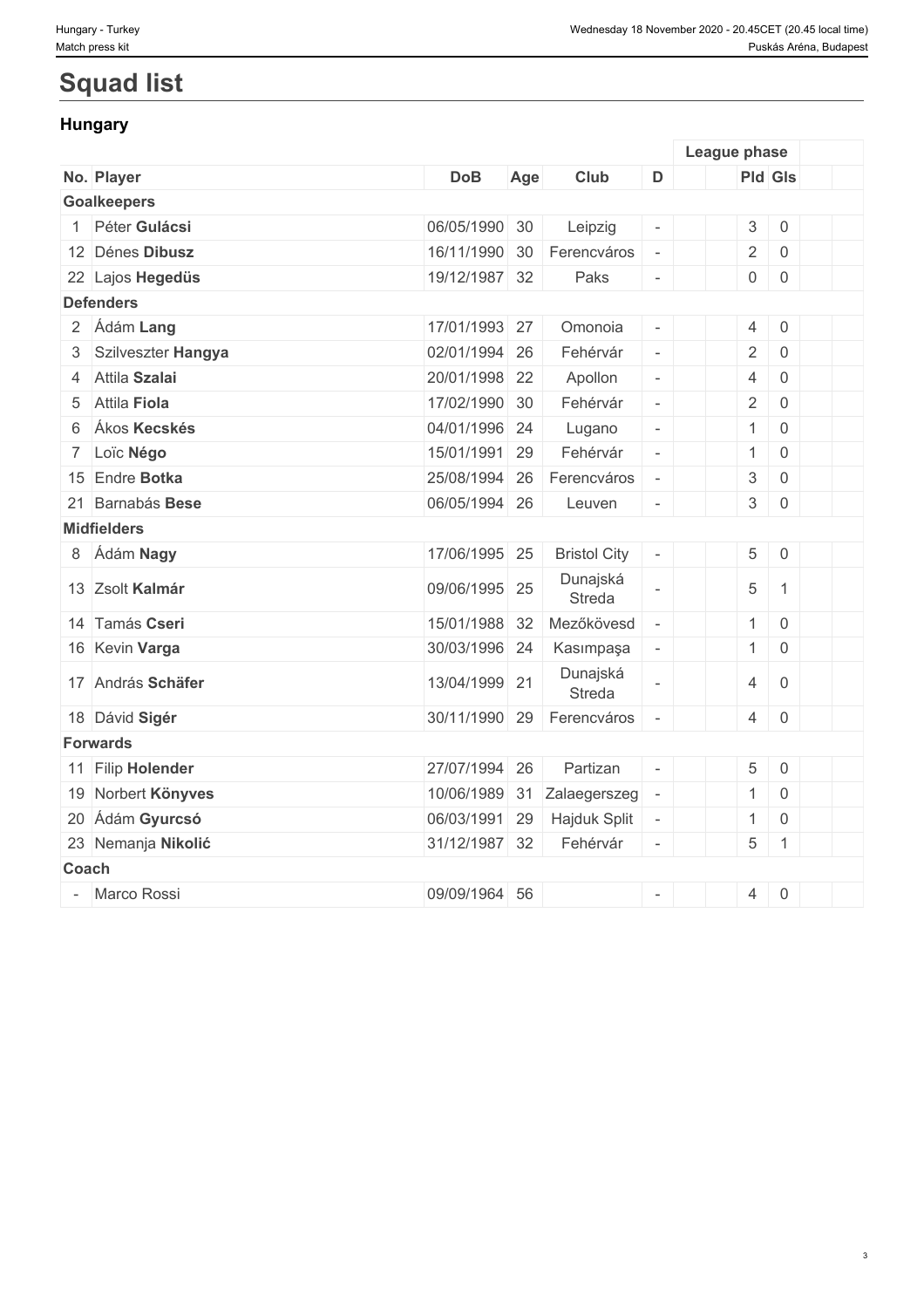## **Turkey**

|                             |               |     |                        |                          | League phase     |                     |  |
|-----------------------------|---------------|-----|------------------------|--------------------------|------------------|---------------------|--|
| No. Player                  | <b>DoB</b>    | Age | Club                   | D                        | Pld Gls          |                     |  |
| <b>Goalkeepers</b>          |               |     |                        |                          |                  |                     |  |
| <b>Mert Günok</b>           | 01/03/1989 31 |     | İstanbul<br>Başakşehir |                          | $\overline{4}$   | $\mathsf{O}\xspace$ |  |
| 12 Altay Bayındır           | 14/04/1998    | 22  | Fenerbahçe             |                          | $\boldsymbol{0}$ | $\mathsf{O}\xspace$ |  |
| 23 Uğurcan Çakır            | 05/04/1996    | 24  | Trabzonspor -          |                          | $\mathbf{1}$     | $\boldsymbol{0}$    |  |
| <b>Defenders</b>            |               |     |                        |                          |                  |                     |  |
| 3 Merih Demiral             | 05/03/1998 22 |     | Juventus               | $\overline{\phantom{a}}$ | 4                | $\mathsf{O}\xspace$ |  |
| 4 Ozan Kabak                | 25/03/2000 20 |     | Schalke                | $\overline{\phantom{a}}$ | $\mathfrak{S}$   | $\mathbf 0$         |  |
| 7 Nazim Sangare             | 30/05/1994    | 26  | Fenerbahçe             | $\overline{\phantom{a}}$ | $\mathbf{1}$     | $\mathbf 0$         |  |
| 15 Mert Müldür              | 03/04/1999    | 21  | Sassuolo               | $\overline{\phantom{a}}$ | $\mathbf{1}$     | $\mathsf{O}\xspace$ |  |
| 16 Ömer Bayram              | 27/07/1991    | 29  | Galatasaray            | $\overline{\phantom{a}}$ | $\mathbf 0$      | $\mathbf 0$         |  |
| 18 Caner Erkin              | 04/10/1988 32 |     | Fenerbahçe             | $\overline{\phantom{a}}$ | $\mathbf{1}$     | $\mathsf{O}\xspace$ |  |
| 22 Kaan Ayhan               | 10/11/1994 26 |     | Sassuolo               | $\overline{\phantom{a}}$ | $\overline{2}$   | $\mathsf 0$         |  |
| <b>Midfielders</b>          |               |     |                        |                          |                  |                     |  |
| 5 Okay Yokuşlu              | 09/03/1994 26 |     | Celta                  | $\equiv$                 | 3                | $\mathsf 0$         |  |
| 6 Ozan Tufan                | 23/03/1995    | 25  | Fenerbahçe             | $\overline{\phantom{a}}$ | $\overline{4}$   | $\mathbf{1}$        |  |
| 8 Dorukhan Toköz            | 21/05/1996 24 |     | Beşiktaş               | $\overline{\phantom{a}}$ | $\overline{0}$   | $\mathbf 0$         |  |
| 10 Hakan Çalhanoğlu         | 08/02/1994 26 |     | Milan                  | $\overline{\phantom{a}}$ | 4                | $\mathbf{1}$        |  |
| 11 Yusuf Yazıcı             | 29/01/1997 23 |     | <b>LOSC</b>            | $\omega$                 | 5                | $\mathbf 0$         |  |
| 13 Berkay Özcan             | 15/02/1998 22 |     | İstanbul<br>Başakşehir |                          | $\boldsymbol{0}$ | $\mathbf 0$         |  |
| 14 Mahmut Tekdemir          | 20/01/1988 32 |     | İstanbul<br>Başakşehir |                          | $\overline{4}$   | $\mathsf 0$         |  |
| 20 Deniz Türüc              | 29/01/1993 27 |     | İstanbul<br>Başakşehir |                          | $\mathbf{1}$     | $\mathsf{O}\xspace$ |  |
| 21 <i>Irfan Can Kahveci</i> | 15/07/1995 25 |     | İstanbul<br>Başakşehir |                          | $\sqrt{2}$       | $\mathbf 0$         |  |
| <b>Forwards</b>             |               |     |                        |                          |                  |                     |  |
| 9 Cenk Tosun                | 07/06/1991 29 |     | Everton                |                          | $1 \mid 1$       |                     |  |
| 17 Burak Yılmaz             | 15/07/1985 35 |     | LOSC                   | $\overline{\phantom{a}}$ | 4                | $\boldsymbol{0}$    |  |
| 19 Kenan Karaman            | 05/03/1994 26 |     | Düsseldorf             | $\overline{\phantom{a}}$ | 5 <sup>5</sup>   | $\overline{2}$      |  |
| Coach                       |               |     |                        |                          |                  |                     |  |
| - Şenol Güneş               | 01/06/1952 68 |     |                        | $\sim$ $^{-1}$           |                  | $5\quad 0$          |  |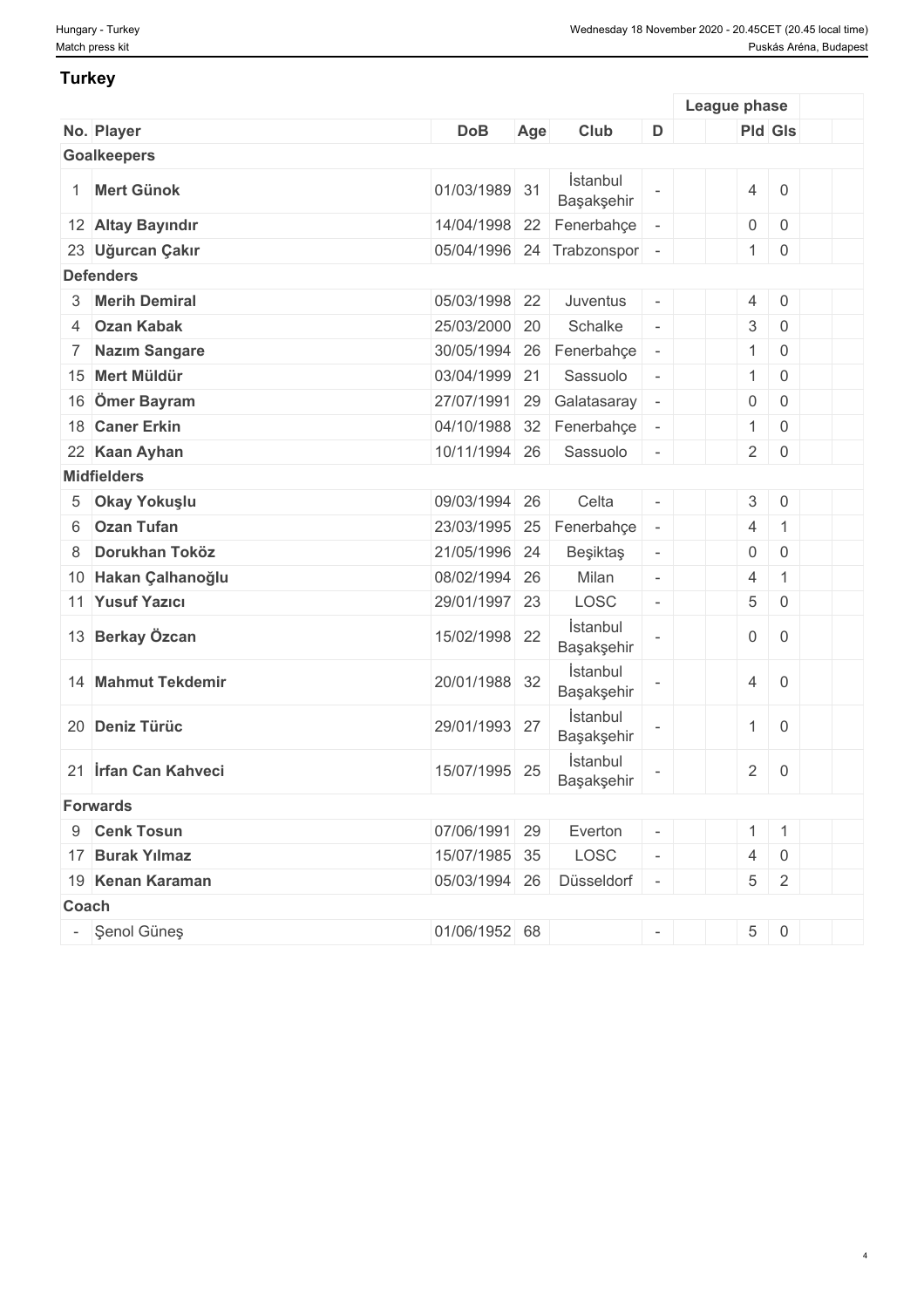# **Match officials**

| <b>Referee</b>               | Ivan Kružliak (SVK)                          |  |
|------------------------------|----------------------------------------------|--|
| <b>Assistant referees</b>    | Tomaš Somolani (SVK), Branislav Hancko (SVK) |  |
| <b>Fourth official</b>       | Filip Glova (SVK)                            |  |
| <b>UEFA Delegate</b>         | Kazimierz Oleszek (POL)                      |  |
| <b>UEFA Referee observer</b> | Konrad Plautz (AUT)                          |  |
|                              |                                              |  |

# **Referee**

| Name          | Date of birth | <b>UEFA</b><br><b>matches</b> |
|---------------|---------------|-------------------------------|
| Ivan Kružliak | 24/03/1984    | $\Omega$<br>○∠                |

# **UEFA Nations League matches between the two teams**

No such matches refereed

**Other matches involving teams from either of the two countries involved in this match**

| Date       | <b>Competition</b> | <b>Stage</b><br>reached |                                         | <b>Home Away</b>               | <b>Result</b> | Venue            |
|------------|--------------------|-------------------------|-----------------------------------------|--------------------------------|---------------|------------------|
| 25/02/2016 | UEL                | R32                     | FC Lokomotiv Moskva Fenerbahçe SK       |                                | $1 - 1$       | <b>Moscow</b>    |
| 25/08/2016 | UEL                | PO.                     | FC Shakhtar Donetsk Istanbul Başakşehir |                                | $2 - 0$       | Lviv             |
| 16/02/2017 | UEL                | <b>R32</b>              |                                         | FC Krasnodar Fenerbahçe SK     | $1 - 0$       | Krasnodar        |
| 23/08/2018 | UEL                | P <sub>O</sub>          |                                         | FK Partizan Beşiktaş JK        | 1-1           | Belgrade         |
| 17/11/2019 | <b>EURO</b>        | QR                      | Andorra Turkey                          |                                | $0 - 2$       | Andorra la Vella |
| 26/11/2019 | <b>UCL</b>         | GS                      | Galatasaray AS Club Brugge              |                                | $1 - 1$       | Istanbul         |
| 28/10/2020 | <b>UCL</b>         | GS                      |                                         | Ferencvárosi TC FC Dynamo Kyiv | $2 - 2$       | <b>Budapest</b>  |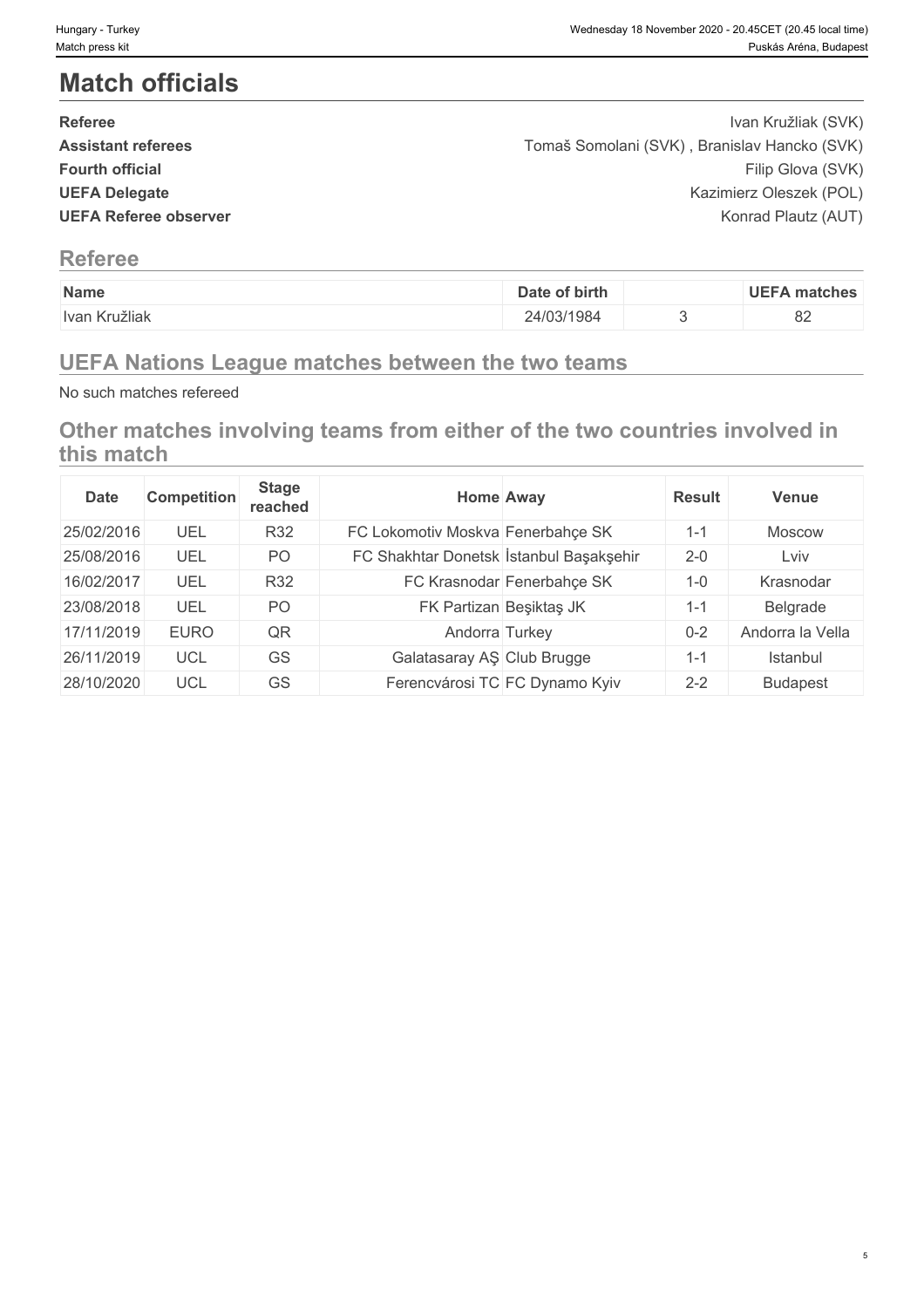# **Match-by-match lineups**

# **Hungary**

# **UEFA Nations League - Group stage – final tournament**

# **Group B3**

| Team           | Pid W D L GF GA Pts |  |  |                             |  |
|----------------|---------------------|--|--|-----------------------------|--|
| Russia         |                     |  |  | $5$   2   2   1   9   7   8 |  |
| <b>Hungary</b> |                     |  |  | $5$   2   2   1   5   4   8 |  |
| <b>Turkey</b>  |                     |  |  | 5 1 3 1 6 6 6               |  |
| Serbia         |                     |  |  | 5 0 3 2 4 7 3               |  |

## **Matchday 1** (03/09/2020)

### **Turkey 0-1 Hungary**

**Goals:** 0-1 Szoboszlai 80

**Hungary:** Gulácsi, Lang, At. Szalai, Fiola, Orban, A. Nagy, Szalai (71 Nikolić), Szoboszlai, Holender, Sigér (60 Schäfer), Sallai (81 Kalmár)

### **Matchday 2** (06/09/2020)

### **Hungary 2-3 Russia**

**Goals:** 0-1 Anton Miranchuk 15, 0-2 Ozdoev 34, 0-3 Mário Fernandes 46, 1-3 Sallai 62, 2-3 Nikolić 70 **Hungary:** Gulácsi, Lang, At. Szalai, Orban, A. Nagy, Szalai (67 Nikolić), Szoboszlai (82 Cseri), Holender, Sigér (46 Kalmár), Sallai, Bese

### **Matchday 3** (11/10/2020)

### **Serbia 0-1 Hungary**

**Goals:** 0-1 Könyves 20 **Hungary:** Gulácsi, Lang, At. Szalai, A. Nagy, Kalmár, Hangya (46 Holender), Botka, Gazdag (76 Schäfer), Könyves (63 Szalai), Bese (56 Orban), Nikolić (76 Nego)

## **Matchday 4** (14/10/2020)

### **Russia 0-0 Hungary**

**Hungary:** Dibusz, At. Szalai, Orban, Nego, Szalai (83 Könyves), Holender (46 Fiola), Kalmár (77 Schäfer), Botka, Gazdag (46 A. Nagy), Sigér, Nikolić (61 Varga)

## **Matchday 5** (15/11/2020)

**Hungary 1-1 Serbia Goals:** 0-1 Radonjić 17, 1-1 Kalmár 39 **Hungary:** Dibusz, Lang, Kecskés, A. Nagy, Szoboszlai (78 Schäfer), Holender (68 Hangya), Kalmár, Botka, Sigér (57 Négo), Bese (78 Gyurcsó), Nikolić (57 Könyves)

### **Matchday 6** (18/11/2020)

Hungary-Turkey

# **Turkey**

## **UEFA Nations League - Group stage – final tournament**

### **Matchday 1** (03/09/2020)

### **Turkey 0-1 Hungary**

#### **Goals:** 0-1 Szoboszlai 80

**Turkey:** Uğurcan Çakır, Çağlar Söyüncü, Ahmed Kutucu (46 Yusuf Yazıcı), Yandaş (58 İrfan Can Kahveci), Hakan Çalhanoğlu, Umut Meraş, Merih Demiral, Burak Yılmaz, Mert Müldür, Emre Kılınç (76 Kenan Karaman), Kaan Ayhan

## **Matchday 2** (06/09/2020)

### **Serbia 0-0 Turkey**

**Turkey:** Mert Günok, Zeki Çelik (46 Nazım Sangare), Hasan Ali Kaldırım, Çağlar Söyüncü, Ozan Tufan, Orkun Kökçü (60 Cengiz Ünder), Kenan Karaman, Yusuf Yazıcı, Mahmut Tekdemir, Enes Ünal (78 Burak Yılmaz), Ozan Kabak

**Matchday 3** (11/10/2020) **Russia 1-1 Turkey**

6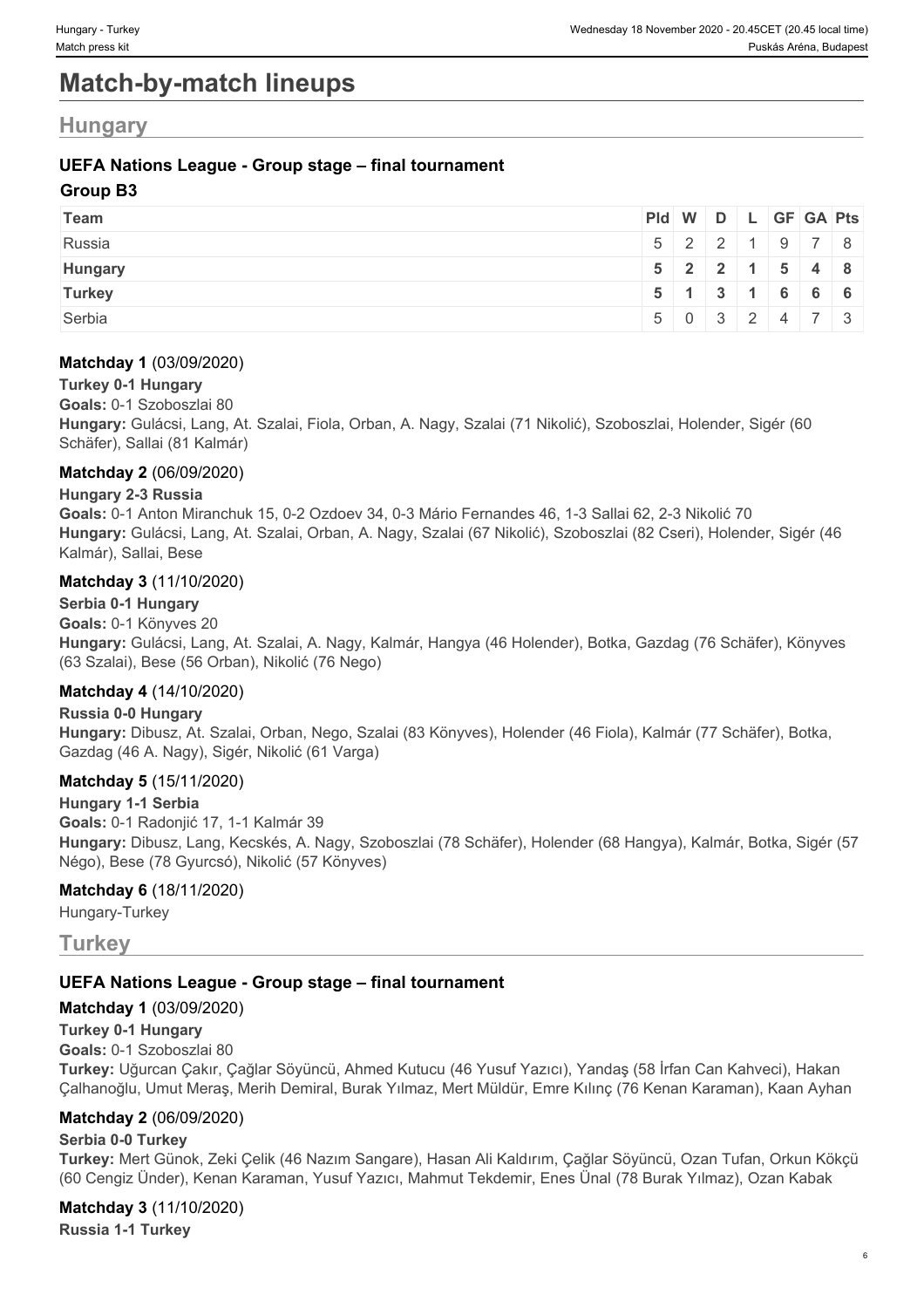#### **Goals:** 1-0 Anton Miranchuk 28, 1-1 Kenan Karaman 62

**Turkey:** Mert Günok, Zeki Çelik, Ozan Tufan, Kenan Karaman (80 Abdülkadir Ömür), Hakan Çalhanoğlu (92 Yusuf Yazıcı), Umut Meraş, Mahmut Tekdemir (80 Okay Yokuşlu), Merih Demiral, Burak Yılmaz (92 Enes Ünal), Efecan Karaca (46 Cengiz Ünder), Ozan Kabak

### **Matchday 4** (14/10/2020)

### **Turkey 2-2 Serbia**

**Goals:** 0-1 S. Milinković-Savić 22, 0-2 A. Mitrović 49 (P) , 1-2 Hakan Çalhanoğlu 57, 2-2 Ozan Tufan 76 **Turkey:** Mert Günok, Zeki Çelik, Hasan Ali Kaldırım (27 Umut Meraş), Okay Yokuşlu, Ozan Tufan, Cengiz Ünder (86 Abdülkadir Ömür), Kenan Karaman, Hakan Çalhanoğlu, Mahmut Tekdemir (76 Yusuf Yazıcı), Merih Demiral, Burak Yılmaz

### **Matchday 5** (15/11/2020)

### **Turkey 3-2 Russia**

**Goals:** 0-1 Cheryshev 11, 1-1 Kenan Karaman 26, 2-1 Cengiz Ünder 32, 3-1 Cenk Tosun 52 (P) , 3-2 Kuzyaev 57 **Turkey:** Mert Günok, Zeki Çelik (64 Ozan Kabak), Merih Demiral, Okay Yokuşlu, Ozan Tufan (86 Mahmut Tekdemir), Cengiz Ünder (64 Deniz Türüç), Cenk Tosun (80 İrfan Can Kahveci), Hakan Çalhanoğlu (86 Yusuf Yazıcı), Caner Erkin, Kenan Karaman, Kaan Ayhan

### **Matchday 6** (18/11/2020)

Hungary-Turkey